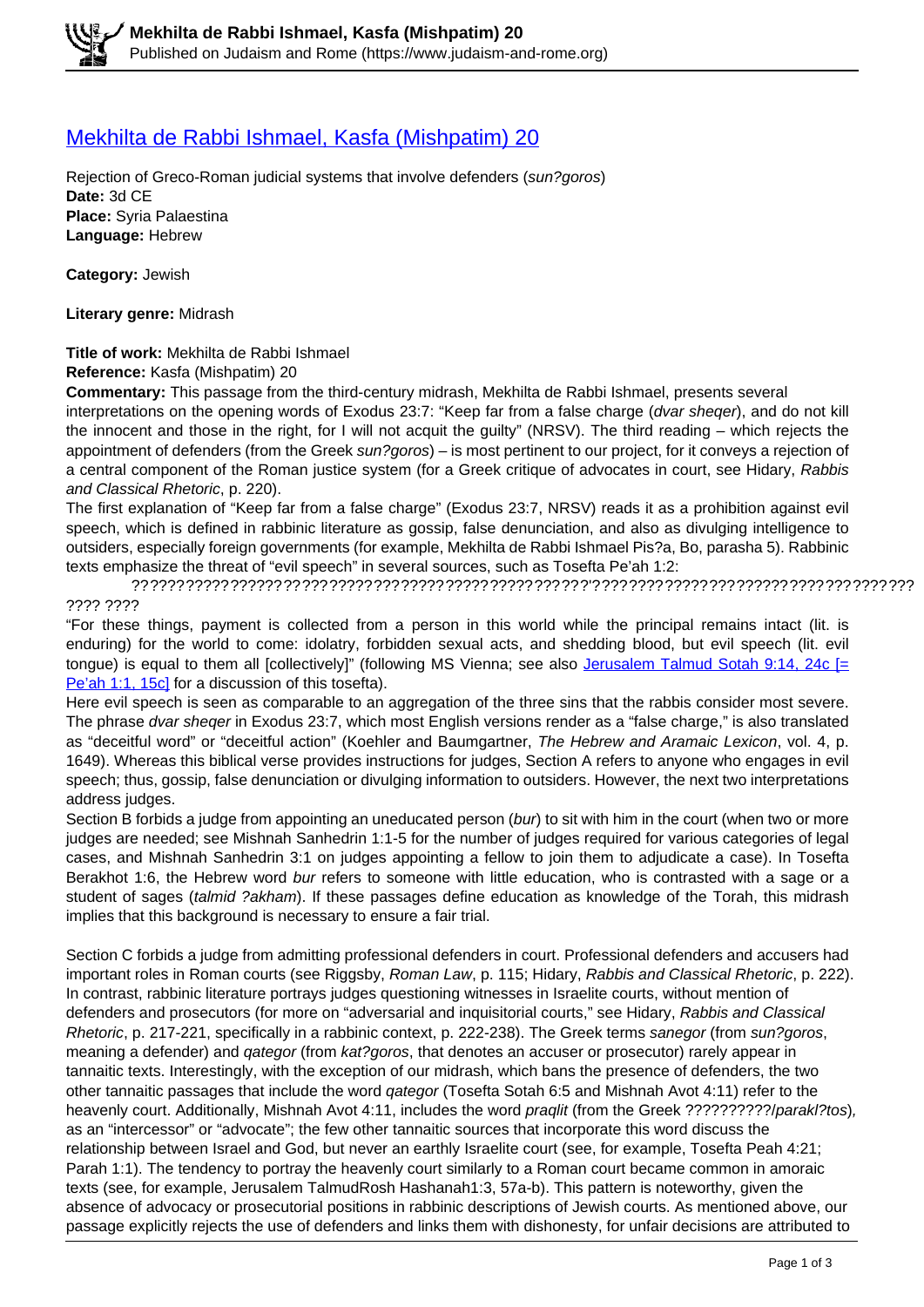their presence, and as Richard Hidary remarks: "This midrash forbids a judge to appoint defense advocates because doing so would bias his judgment" (Rabbis and Classical Rhetoric, p. 223). The midrash then cites Exodus 22:8 to support this the exclusion of defenders: "In any case of disputed ownership involving ox, donkey, sheep, clothing, or any other loss, of which one party says, 'This is mine,' the case of both parties shall come before God" (v. 9 in NRSV). In this verse, and various others, the word God (Elohim) is interpreted as a reference to judges. The quotation from Exodus 22:8 is used to demonstrate that the Torah instructs litigants to approach judges directly, without professional accusers or defenders. It is important to consider this teaching in the context of Roman legal norms, for its prohibition of *sun?goros* offers an alternative that dominant system. Furthermore, this source suggests that innocents may be convicted in Roman courts.

Keywords in the original language:

- ???
- ????
- ???? ???
- ?????
- <u>???</u>

Thematic keywords in English:

- accuser
- advocates
- defender
- evil speech
- heavenly court
- Jewish court
- judge
- Roman court
- Roman justice
- Roman law
- Roman legal system

**Bibliographical references:** Hidary, Richard, Rabbis and Classical Rhetoric: Sophistic Education and Oratory in the Talmud and Midrash (Cambridge: Cambridge University Press, 2018)

Koehler, Ludwig, Baumgartner, Walter, *The Hebrew and Aramaic Lexicon of the Old Testament* (Leiden: E.J. Brill, 1994)

Riggsby, Andrew M., Roman Law and the Legal World of the Romans (Cambridge: Cambridge University Press, 2010)

**Other sources connected with this document:** Text

## Jerusalem Talmud Sotah 9:14, 24c (= Pe'ah 1:1, 15c)

The rabbinic ban on teaching Greek to sons

Read more about Jerusalem Talmud Sotah 9:14, 24c (= Pe'ah 1:1, 15c)

## **Realized by:**

Yael Wilfand